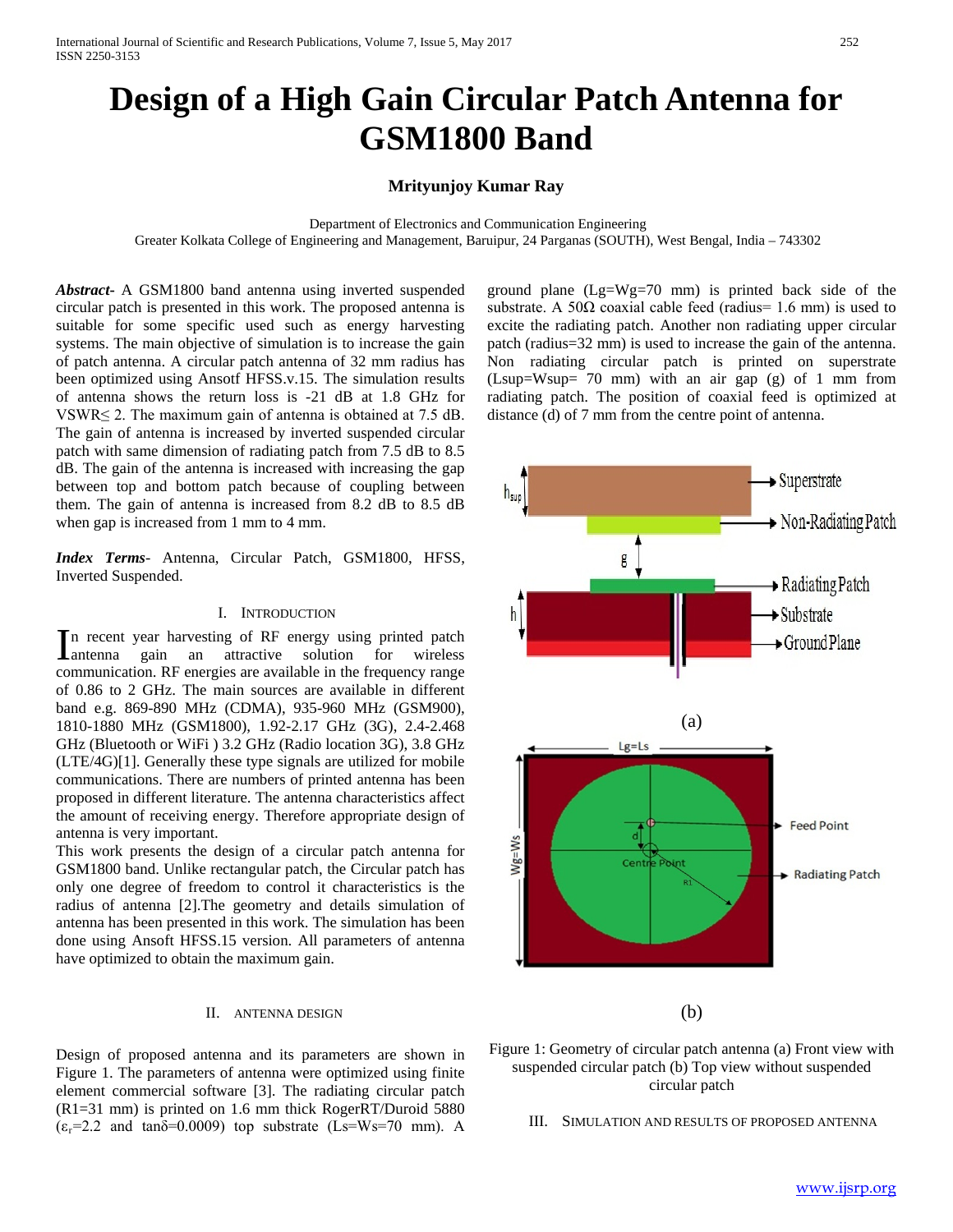International Journal of Scientific and Research Publications, Volume 7, Issue 5, May 2017 253 ISSN 2250-3153

Radiating circular patch antenna is optimized at radius of 31 mm to obtain GSM1800 band. For a given resonance frequency, the radius of radiating circular patch can be calculated using following equations [4].

$$
f_0 = \frac{K_{nm} c}{2\pi a_e \sqrt{\epsilon_e}} \quad \text{---}
$$
 (1)

Where  $f_0$  Resonance frequency of antenna, c Speed of light in free space=  $3x103$  m/s,  $a_e$ = Effective radius of antenna, $\varepsilon_e$ = Effective dielectric constant of substrate, Knm is m-th root of the derivative of the Bessel function of order n [5,6]. The effective radius of antenna can be determined using equation (2).

$$
a_e = a[1 + \frac{2h}{\pi a \epsilon_r} \left\{ \ln \left( \frac{a}{2h} \right) + 1.41 \epsilon_r + 1.77 + \frac{h}{a} (0.268 \epsilon_r + 1.65) \right\}^{\frac{1}{2}} \dots (2)
$$

Where, a= Radius of antenna, h= Thickness of substrate and  $\varepsilon_r$ = Dielectric constant of substrate. For the fundamental TM11 mode, the value of  $K_{nm}$  mode is 1.84118. The value of  $\varepsilon_e$  can be calculated using equation (3).

$$
\epsilon_e = \frac{C(a, h, \epsilon_r \epsilon_0)}{C(a, h, \epsilon_0)} \quad \dots \dots \dots \dots \dots \dots \dots (3)
$$

 $C(a,h,\varepsilon_{r}\varepsilon_{0})$  and  $C(a,h,\varepsilon_{0})$  are total capacitance of antenna with and without dielectric substrate respectively.  $C(a, h, \varepsilon_r \varepsilon_0)$  of antenna can be calculated using equation (4).

$$
C(a, h, \in_r, \in_0) = \frac{0.8525 \in_r \in_0 \pi a^2}{h} + 0.5C_f \ \cdots \cdots (4)
$$

 $C_f$  can be calculated using equation (5).

$$
C_f = 2a \in_0 [\ln \left(\frac{a}{2h}\right) + 1.41 \in_r + 1.77 + \frac{h}{a}(0.268 \in_r + 1.65)] \dots (5)
$$

 $C(a,h,\varepsilon_0)$  can be calculated for air. Calculated radius is well agreed with simulated radius of radiating circular patch. Results are not affected if effective permittivity  $(\varepsilon_e)$  is considered as slightly less than relative permittivity of the substrate instead of calculations using mathematical equations.

# *A. Return loss:*

Antenna is optimized at radius (R1) of 32 mm and feed point at distance (d) of 7 mm from the centre point of antenna. Simulation results shows that return loss is  $S11 = -21dB$  and input impedance is 48Ω are shown on the Figure 2 and Figure 3 respectively. The antenna has approximately 1% (154 MHz) bandwidth for VSWR≤2 from 1.7934 GHZ to 1.8086 GHz.



Figure 2: Return loss and frequency



Figure 3: Input impedance of antenna and frequency

## *B. Co-Pol and Cross-Pol:*

With the increasing of the thickness of substrate 1.6 mm to 2 mm, the co-pol and and cross pole both are increasing. But at the thickness of 3 mm, the co-pol and cross-pol both are decreasing. The RogerRT /Duroid 5880 is considered as substrate material for simulation of Co-pol and Cross-pol at 1.8 GHz. Table I. is showing Co-pol and Cross-pol with different thickness of substrate. Co-pol and Cross-pol radiation pattern are shown in Figure 4 and Figure 5 respectively. The gain pattern of antenna is shown in the figure 6.

Table I: Co-pol and Cross-pol with different thickness of substrate

| Substrate | Phi= $0^\circ$ ; H-Plane |          | Phi= $90^\circ$ ; E-Plane |         |  |
|-----------|--------------------------|----------|---------------------------|---------|--|
| Thickness | $Co-pol(dB)$             | Cross-   | Co-pol                    | Cross-  |  |
| (mm)      |                          | pol (dB) | (dB)                      | pol(dB) |  |
| 1.6       | 5.5                      | -38      | 5.5                       | $-38$   |  |
|           | 5.7                      | -61      | 5.7                       | $-50$   |  |
| っ         | 19                       |          | + 2                       |         |  |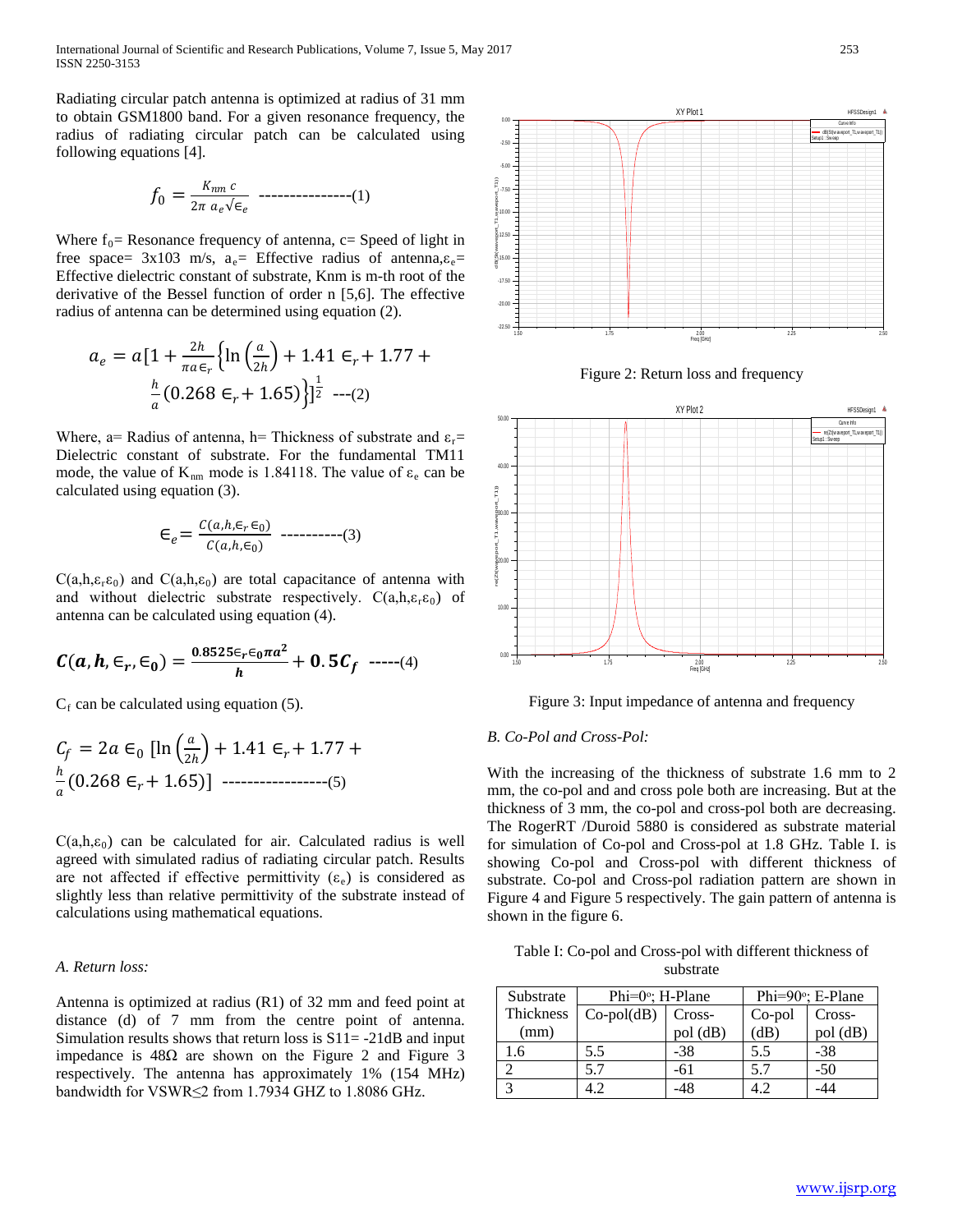

Figure 4: Co-Pol and Cross-Pol radiation pattern at Phi= 90<sup>o</sup>.



Figure 5: Co-Pol and Cross-Pol radiation pattern at Phi=  $0^\circ$ .

| Substrate Materials | Dielectric           | $tan\delta$ | Gain(dB) |
|---------------------|----------------------|-------------|----------|
|                     | Constant             |             |          |
|                     | $(\epsilon_{\rm r})$ |             |          |
| RogerRT/            | 2.2                  | 0.0009      | 7.5      |
| Duroid(5880)        |                      |             |          |
| RogerRT/            | 2.33                 | 0.0012      | 7.2      |
| Duroid(5870)        |                      |             |          |
| RogerRT             | 2.94                 | 0.0012      | 6.7      |
| /Duroid(6002)       |                      |             |          |

Table II: Gain of antenna with different dielectric constant.

## IV. ANTENNA SIMULATION WITH INVERTED SUSPENDED CIRCULAR PATCH

Since the bandwidth of antenna is very small. A non radiated circular patch is suspended in air in the top of the radiating circular patch to increase the bandwidth of antenna. The top circular patch is inverted suspended on a dielectric superstrate. The dimension of top patch is same as radiating and they are electromagnetically coupled. The RogerRT/Duroid (5880) superstrate has thickness (h<sub>sup</sub>) of 1.6 mm with  $\varepsilon_r$ =2.2 and tanδ=0.0009. The gap between radiating patch and non-radiating patch is g. The variation of Co-pol, Cross-pol, bandwith and gain of the antenna with different value of g is shown on the Table III.



Figure 6: The gain radiation pattern.

Table III: The variation of Co-Pol, Cross-Pol, Bandwith and Gain of the antenna with different value of g.

| Gap | Phi=0°,H-Plane |        | $Phi=90^\circ, E-Plane$ |        | Band-<br>width | Gain |
|-----|----------------|--------|-------------------------|--------|----------------|------|
| (g) | Co-pol         | Cross- | Co-pol                  | Cross- |                | (dB) |
|     | (dB)           | pol(dB | (dB)                    | pol    |                |      |
|     |                |        |                         | (dB)   |                |      |
| 1   | 2.9            | $-34$  | 2.9                     | $-34$  | 70             | 8.2  |
| mm  |                |        |                         |        | <b>MHz</b>     |      |
| 2   | 3.3            | $-52$  | 3.3                     | $-52$  | 128            | 8.3  |
| mm  |                |        |                         |        | MHz            |      |
| 3   | 3.2            | $-50$  | 3.2                     | $-46$  | 158            | 8.4  |
| mm  |                |        |                         |        | <b>MHz</b>     |      |
| 4   | 3.4            | $-52$  | 3.4                     | $-51$  | 174            | 8.5  |
| mm  |                |        |                         |        | <b>MHz</b>     |      |

The top patch is electromagnetically coupled with bottom patch which increase the bandwidth of antenna. The effective dielectric constant under top patch is low which increase the gain of antenna. This suspended configuration of antenna provides a dielectric cover for the actual antenna [7,8]. As the coupling between top and bottom patch decreases with increases the gap (g) [9], both the Co-pol and Cross-pol are increasing.

#### V. CONCLUSION

In this work, a narrow band patch antenna has been presented for GSM1800 band. This antenna can be used to harvest electromagnetic energy from cell tower. A rectifier circuit is needed to convert RF ac signal to dc signal. A rectifier circuit can be designed according to resonance frequency of antenna using diode network.

## ACKNOWLEDGMENT

Author would also like to thank all the professors and staffs of Electronics & Communication Engineering department at Greater Kolkata College of Engineering and Management, 24-

Curve Info dB(GainPhi) Setup1 : LastAdaptive Freq='1.8GHz' Phi='0deg'